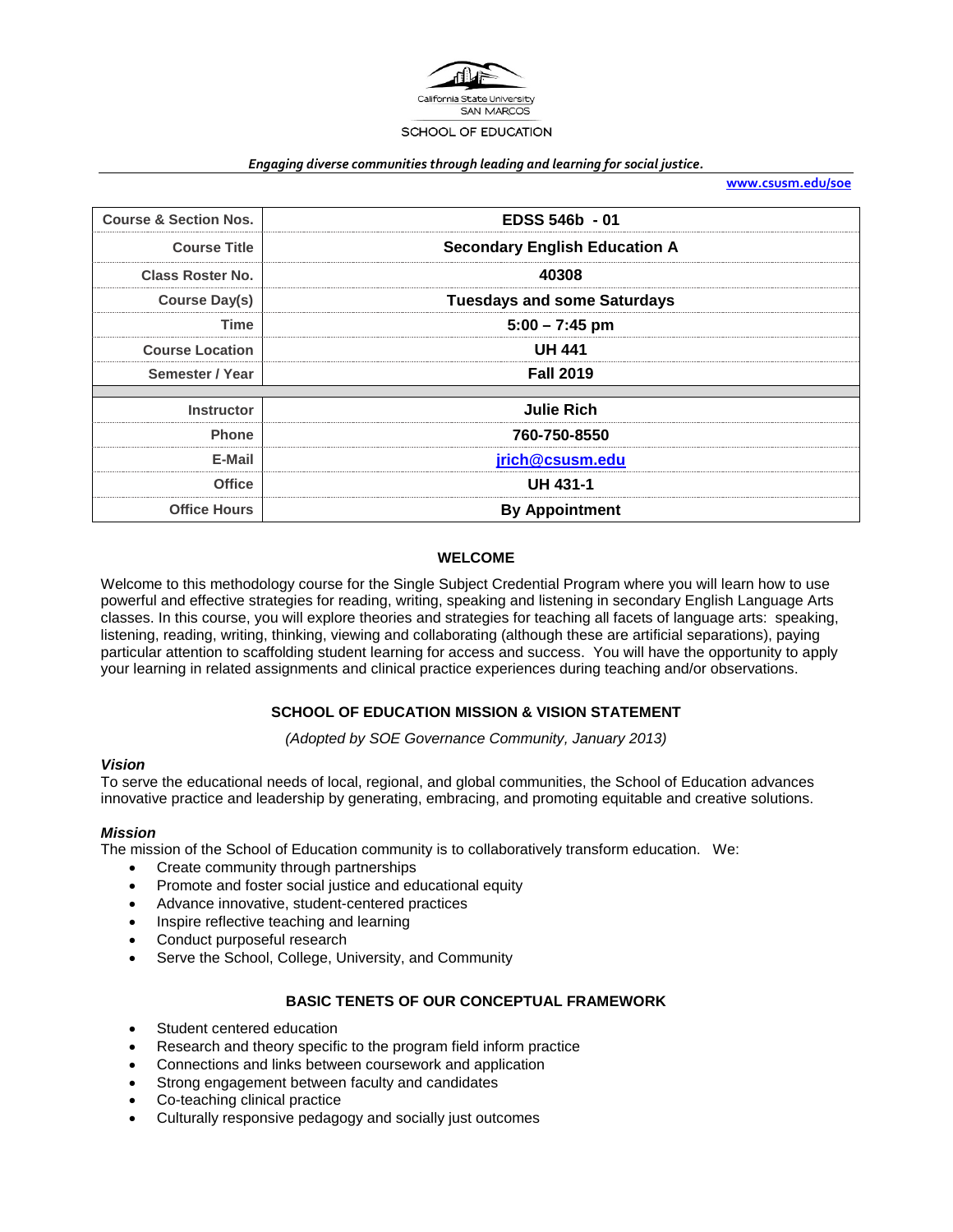# **TABLE OF CONTENTS**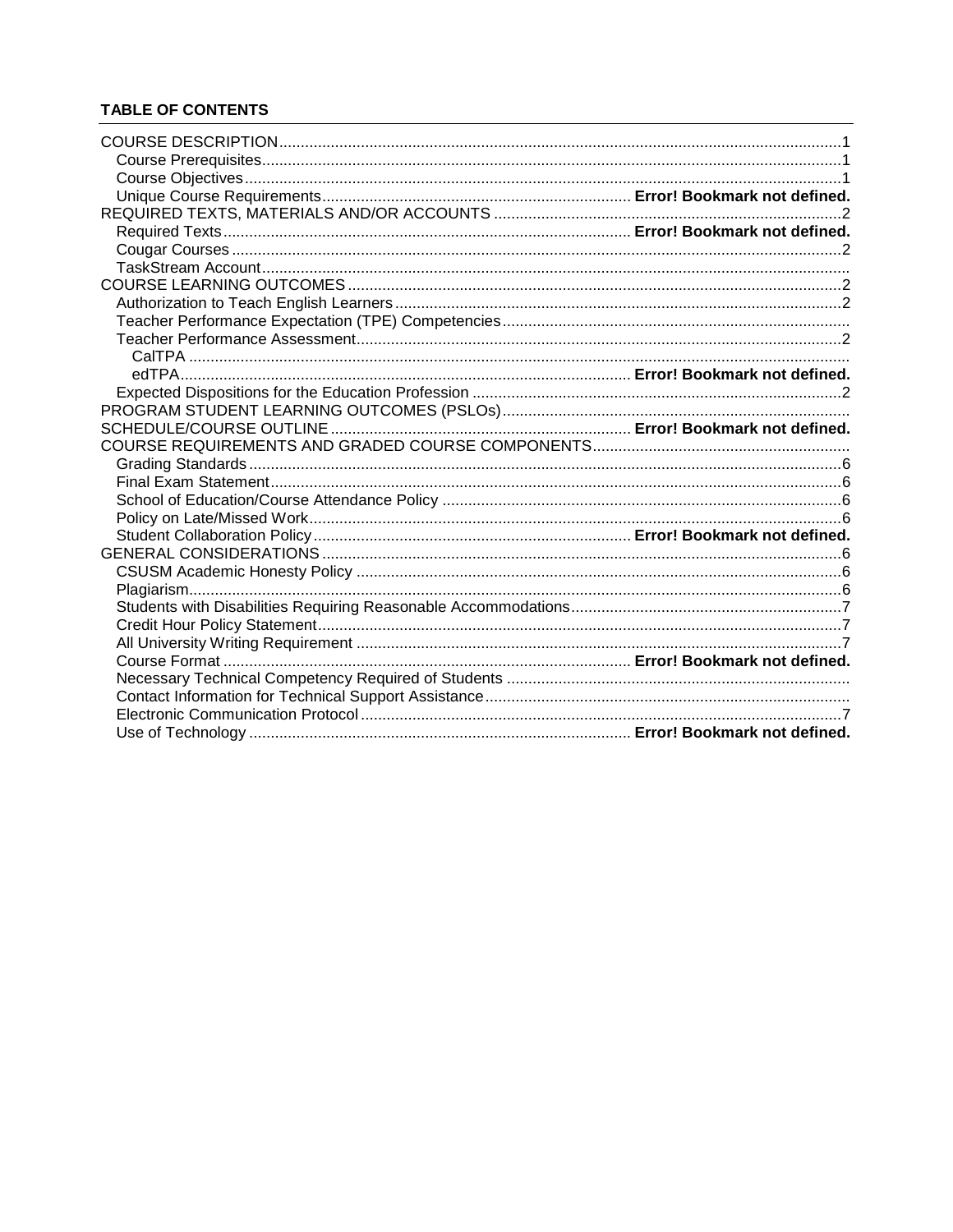## **COURSE DESCRIPTION**

<span id="page-2-0"></span>This course focuses on developing an understanding of theory, methodology, and assessment of English in integrated and inclusive secondary classrooms: Part B

In this course, students will explore theories and strategies for teaching all facets of language arts: speaking, listening, reading, writing, thinking, viewing and collaborating (although these are artificial separations), paying particular attention to scaffolding student learning for access and success. Students will be required to apply their learning in related assignments and clinical practice experiences during teaching and/or observations.

## <span id="page-2-1"></span>**Course Prerequisites**

Admission to the Single Subject Program, EDUC 350, EDUC 364, & EDUC 422

## <span id="page-2-2"></span>**Course Objectives**

EDSS 546A (2 units) Secondary English Education A focuses on developing an understanding of theory, methodology and assessment of English in integrated and inclusive secondary classrooms; Part A. *This course is aligned with California's SB 2042 Standards.* 

During courses EDSS 546A and EDSS 546B using interrelated activities in program coursework and fieldwork, candidates learn specific teaching strategies that are effective in supporting them to deliver a comprehensive program of systematic instruction of English, as defined by the California Reading/Language Arts Framework, 2007 and California State Program Standards:

- 1. A-Connect reading, writing, and oral language processes in an integrated fashion. Teacher candidates in English understand, plan, design, and implement instruction that includes the following:
	- Word analysis, fluency, and systematic vocabulary development, as evidenced by the use of phonological, morphological, and derivational systems of orthographic development.
- 2. A- Reading comprehension, including promoting students' ability to access grade-level texts of increasing depth and complexity and activate background knowledge, make connections, synthesize information, and evaluate texts.
- 3. A-Purposes and characteristics of the major genres of literature.
- 4. B- Literary response and analysis and critique of texts and media for point of view, bias, power, validity, truthfulness, persuasive techniques, and appeal to both friendly and critical audiences.
- 5. B-Writing instruction (inclusive of the writing process) on conventions, domains (i.e. response to literature, informational, persuasive, and technical), research, and applications that allow students to produce complex texts.
- 6. A & B-Academic language development emphasizing discourse that leads to the production of complex texts.
- 7. A & B-Incorporation of technology into language arts as a tool for conducting research.
- 8. A-Strategies and systematic guidance so that students select texts for reinforcement of independent reading habits.
- 9. B-Opportunities for listening and speaking, including comprehension, organization and delivery of oral communication, and analysis and evaluation of oral and media communications.
- 10. B-Instruction in speaking applications including grade-level genres and their characteristics.
- <span id="page-2-3"></span>11. A&B-Assess student progress both formally and informally to inform and plan instruction that advances the learning of all students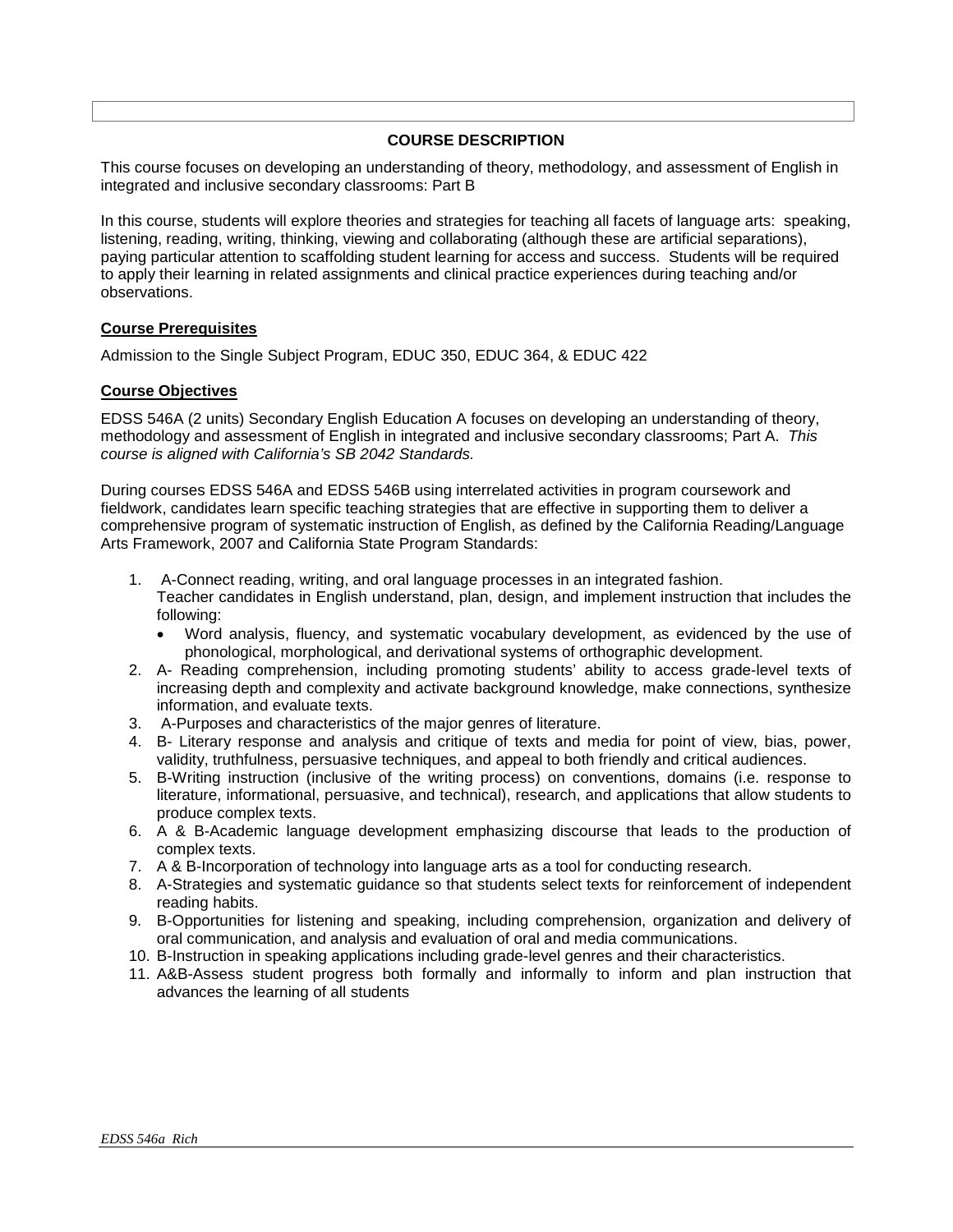## **REQUIRED TEXTS, MATERIALS AND/OR ACCOUNTS**

## **Required Texts and References**

- **Burke, Jim.** *The English Teacher's Companion.* 4<sup>th</sup> edition. Portsmouth: Boynton/Cook, 1999.
- **California Content Standards:<http://www.cde.ca.gov/be/st/ss/documents/elacontentstnds.pdf>**
- **ERWC training – as scheduled**

## **Resources (for starters)**

- Read write think: sponsored by the International Reading Association and National Council of Teachers of English <http://www.readwritethink.org/>
- National Council of Teachers of English: [www.ncte.org](http://www.ncte.org/)

#### <span id="page-3-0"></span>**Cougar Courses**

## <span id="page-3-2"></span>**Authorization to Teach English Learners (ELA)**

This credential program has been specifically designed to prepare teachers for the diversity of languages often encountered in California public school classrooms. The authorization to teach English learners is met through the infusion of content and experiences within the credential program, as well as additional coursework. Candidates successfully completing this program receive a credential with authorization to teach English learners. *(Approved by CCTC in SB 2042 Program Standards, August 02)*

## **COURSE LEARNING OUTCOMES**

## <span id="page-3-1"></span>**Teacher Performance Expectation (TPE) Competencies**

This course is designed to help teachers seeking the Single Subject Credential to develop the skills, knowledge, and attitudes necessary to assist schools and districts in implementing an effective program for all students in the area of English/Language Arts. The successful candidate must be able to demonstrate their understanding and ability to apply each of the TPE's, that is, merge theory and practice in order to realize a comprehensive and extensive educational program for all students. This course will emphasize the following TPEs:

- TPE 1: Engaging and Supporting All Students in Learning
- TPE 2: Creating and Maintaining Effective Environments for Student Learning
- TPE 3: Understanding and Organizing Subject Matter for Student Learning
- TPE 4: Planning Instruction and Designing Learning Experiences for All Students
- TPE 5: Assessing Student Learning

#### <span id="page-3-3"></span>**Teacher Performance Assessment**

Beginning July 1, 2008 all California credential candidates must successfully complete a state-approved Teacher Performance Assessment (TPA), as part of the credential program of preparation. During the 2015- 16 academic year the CSUSM credential programs will use the CalTPA (California Teacher Performance Assessment).

Additionally, to support your success in your credential program and with TPA, SOE classes use common pedagogical language, lesson plans (lesson designs), and unit plans (unit designs).

#### <span id="page-3-4"></span>**Expected Dispositions for the Education Profession**

*EDSS 546a Rich* Assessing a candidate's dispositions within a professional preparation program is recognition that teaching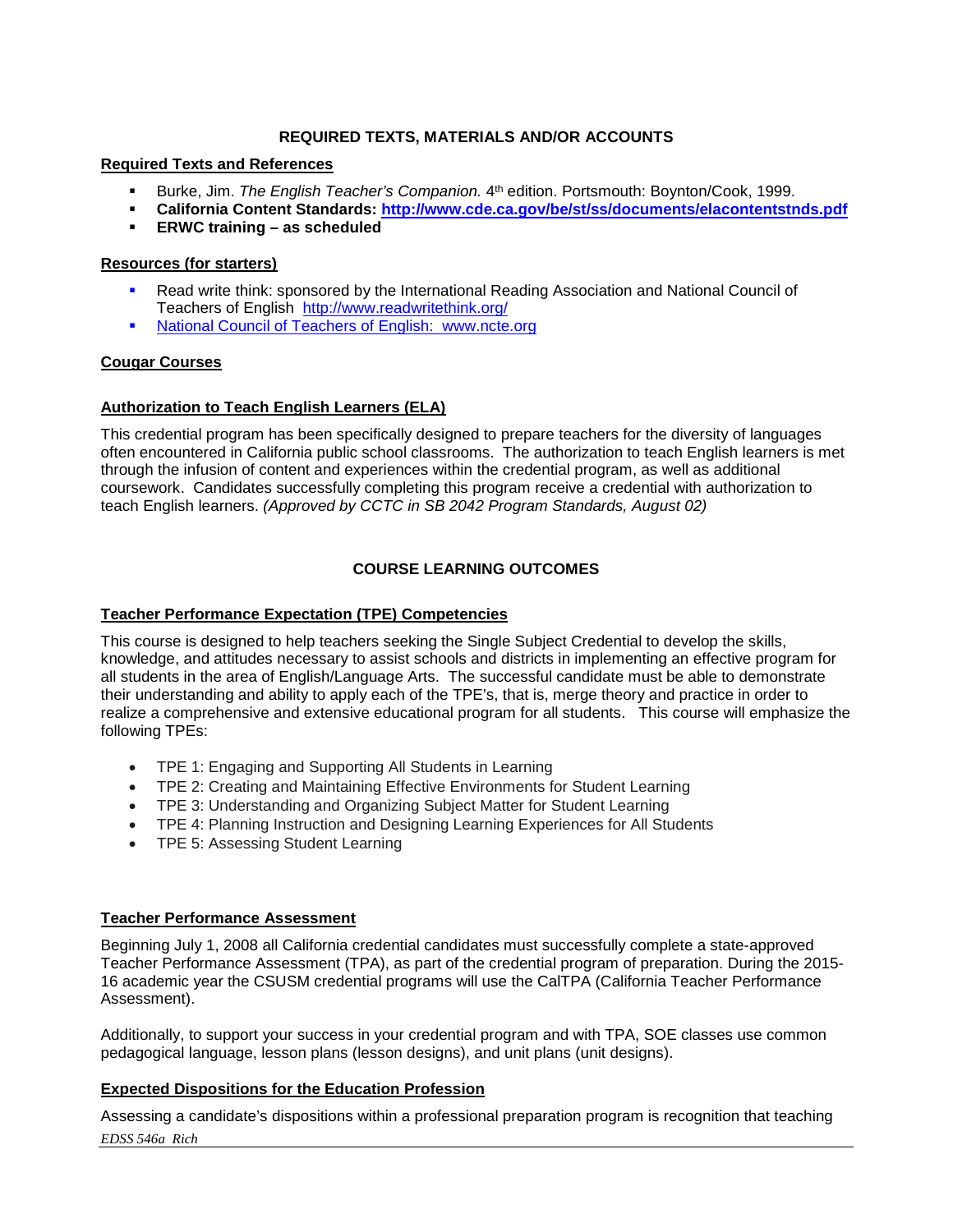and working with learners of all ages requires not only specific content knowledge and pedagogical skills, but also positive attitudes about multiple dimensions of the profession. The School of Education has identified six dispositions – social justice and equity, collaboration, critical thinking, professional ethics, reflective teaching and learning, and life-long learning—and developed an assessment rubric. For each dispositional element, there are three levels of performance – *does not meet, approaching, meets*. The description and rubric for the three levels of performance offer measurable behaviors and examples.

The assessment is designed to provide candidates with ongoing feedback for their growth in professional dispositions and includes a self-assessment by the candidate. The dispositions and rubric are presented, explained and assessed in one or more designated courses in each program as well as in clinical practice. Based upon assessment feedback candidates will compose a reflection that becomes part of the candidate's Teaching Performance Expectation portfolio.

## **EDSS 546A COURSE ASSIGNMENTS AT A GLANCE**

- 1. Assignment #1: Advance Organizer Due August 27 ( 10 pts)
	- Advance Organizer and Reading Response-prepare for learning and reflection (bring to class and submit on Cougar Courses (CC).
	- David Ausubel is a psychologist who advanced a theory, which contrasted meaningful learning from rote learning. In Ausubel's view, to learn meaningfully, students must relate new knowledge (concepts and propositions) to what they already know and 'hang the new material' on previous knowledge/experience (schema-building) from lesson to lesson. He proposed the notion of an **advance organizer** as a way to help students link their ideas with new material or concepts to provide ideational scaffolding to facilitate new learning.
	- •
	- TPE 1.4 Use a variety of developmentally and ability-appropriate instructional strategies, resources, and assistive technology, including principles of Universal Design of Learning (UDL) and Multi-Tiered System of Supports (MTSS) to support access to the curriculum for a wide range of learners within the general education classroom and environment.
- 2. Assignment #2 Scope and Sequence – Due September 22(15 pts)
	- Upload the Scope and Sequence from your assigned co-teaching classes with notes/reflection (also submit on CC) to be used in class, September 24.
	- - TPE 4. 1. Locate and apply information about students' current academic status, content- and standards-related learning needs and goals, assessment data, language proficiency status, and cultural background for both short-term and long-term instructional planning purposes.
	- TPE 4. 6. Access resources for planning and instruction, including the expertise of community and school colleagues through in person or virtual collaboration, co-teaching, coaching, and/or networking.

#### • 3. Assignment #3 Freedom to Read LP – Due September  $29$  (20 pts)

- Review the American Library Association website link to Banned Books and the history of censorship: <http://www.ala.org/advocacy/bbooks/banned>as well as the link for the Press Kit: <http://www.ala.org/news/mediapresscenter/presskits/bbw> Using the basic LP on CC, write and submit a one day lesson plan (on CC) about 'Freedom to Read', censorship, banned books, etc. and include introducing the Public Library system and information on the closest public library to the school site. Extra credit for you if you include extra credit for students if they get a card and show it to you! (PS Do you have one??)
- •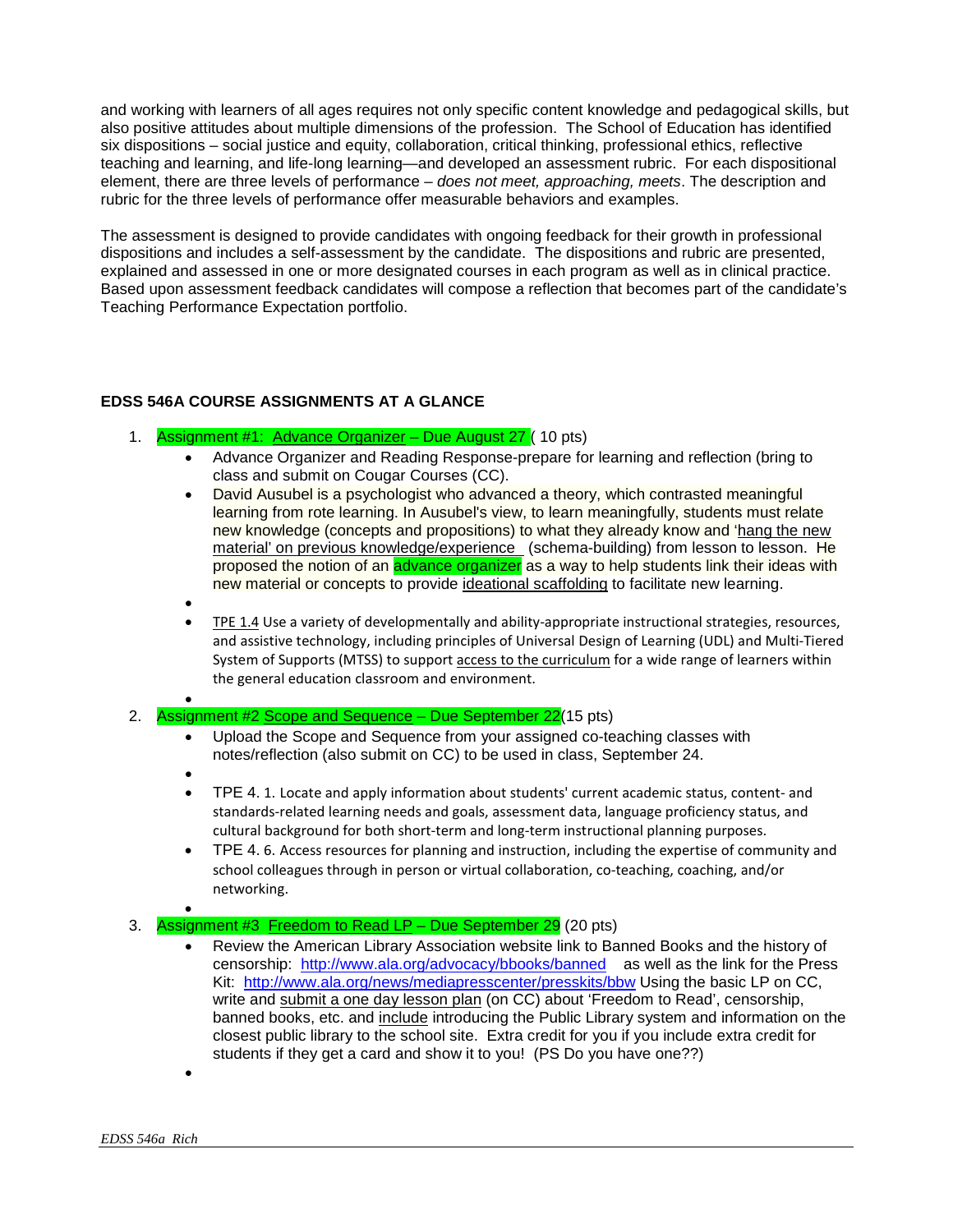- TPE 1.3 Connect subject matter to real-life contexts and provide active learning experiences to engage student interest, support student motivation, and allow students to extend their learning.
- TPE 1. 5. Promote students' critical and creative thinking and analysis through activities that provide opportunities for inquiry, problem solving, responding to and framing meaningful questions, and reflection
- TPE 4. 3. Design and implement instruction and assessment that reflects the interconnectedness of academic content areas and related student skills development in literacy, mathematics, science, and other disciplines across the curriculum, as applicable to the subject area of instruction.
- 4. Assignment #4 Reflection on LP Presentation (October 8) and Video – Due October 20 (20 pts)
	- After giving a presentation on October 8 reviewing a one-day lesson plan you have delivered or plan to deliver, hearing verbal feedback and viewing your video, write a reflection and areas for improvement (submit on CC).
	- •
	- TPE 6. 1. Reflect on their own teaching practice and level of subject matter and pedagogical knowledge to plan and implement instruction that can improve student learning.
	- TPE 6. 3. Establish professional learning goals and make progress to improve their practice by routinely engaging in communication and inquiry with colleagues.

• 5. Assignment #5 Create a Novel Unit Plan – Due November 3 (15pts) IN CLASS ASSIGNMENT

- With a partner, write an overview plan for teaching a novel using the template and developing a reading plan, submit on CC.
- •
- TPE 3. 1. Demonstrate knowledge of subject matter, including the adopted California State Standards and curriculum frameworks.
- TPE 3. 2. Use knowledge about students and learning goals to organize the curriculum to facilitate student understanding of subject matter, and make accommodations and/or modifications as needed to promote student access to the curriculum.
- TPE 3. 3. Plan, design, implement, and monitor instruction consistent with current subject-specific pedagogy in the content area(s) of instruction, and design and implement disciplinary and crossdisciplinary learning sequences, including integrating the visual and performing arts as applicable to the discipline. $1$

#### • 6. Assignment #6 UbD Stage One – Due November 10 (20pts)

• Complete Stage 1 of the UbD template on a unit of your choice and submit on CC TPE 4. Plan, design, implement and monitor instruction, making effective use of instructional time to maximize learning opportunities and provide access to the curriculum for all students by removing barriers and providing access through instructional strategies that include:

- appropriate use of instructional technology, including assistive technology;
- applying principles of UDL and MTSS;
- use of developmentally, linguistically, and culturally appropriate learning activities, instructional materials, and resources for all students, including the full range of English learners;
- appropriate modifications for students with disabilities in the general education classroom; opportunities for students to support each other in learning; and
- use of community resources and services as applicable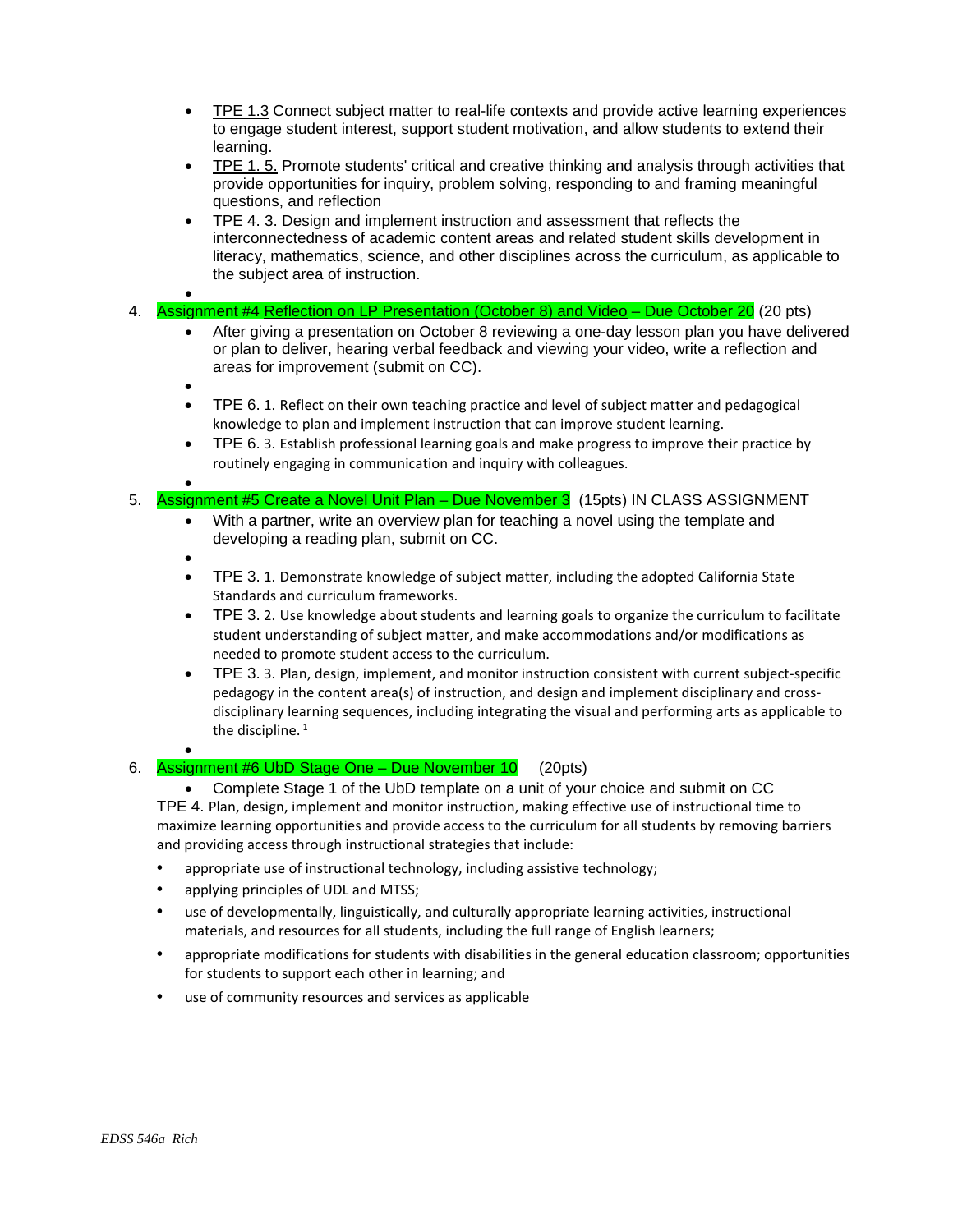# <span id="page-6-0"></span>**FALL 19 – ELA and JOINT SCHEDULE**

| <b>CLASS</b>              | <b>GROUP</b>              | <b>TOPICS</b>                                                                                                                                                        | <b>NOTES/DUE DATES</b>                                                                                     |
|---------------------------|---------------------------|----------------------------------------------------------------------------------------------------------------------------------------------------------------------|------------------------------------------------------------------------------------------------------------|
| <b>MEETING</b>            |                           |                                                                                                                                                                      |                                                                                                            |
| <b>DATES</b><br>AUGUST 27 | <b>ELA</b>                | Adv. Organizer, Jim Burke, Why teach English,<br>Teambuilding,<br>Topics survey                                                                                      | <b>Assignment #1: Advance</b><br>Organizer<br>Due Aug. 27 by 11:55 p.m.<br><b>CC</b>                       |
| <b>SEPTEMBER 3</b>        | <b>JOINT</b>              | Interdisciplinary curriculum; Academic<br>Language, Content vocabulary; guest speaker,<br>Tim Leary: DBQ and UbD<br>Introduce UbD Stage one (confirmed)              |                                                                                                            |
| <b>SEPTEMBER</b><br>10    | <b>HSS</b>                |                                                                                                                                                                      |                                                                                                            |
| <b>SEPTEMBER</b><br>17    | <b>ELA</b>                | Lesson Planning, Banned Books week,<br>MARSI, Fiction: Short Stories, Poetry Reading<br>strategies<br>LP model<br>Motivation<br>Vocabulary<br><b>RT</b>              | <b>Assignment #2: Scope and</b><br>Sequence<br>Due September 22 by 11:55<br>p.m. CC                        |
| <b>SEPTEMBER</b><br>24    | <b>JOINT</b>              | <b>DECONSTRUCT STANDARDS- Using Scope</b><br>and Sequence guest speakers: Robert C -<br>alternative to textbook, Marissa - TQE<br>(confirmed)                        | <b>Assignment #3:</b> Freedom to<br>Read LP due Sept. 29 by<br>11:55 p.m. CC                               |
| <b>OCTOBER 1</b>          | <b>HSS</b>                |                                                                                                                                                                      |                                                                                                            |
| <b>OCTOBER 8</b>          | <b>JOINT</b>              | <b>LESSON PRESENTATIONS</b><br>In class<br>Must include K-12 student self-assessment<br>strategy<br>Reflect: Is your lesson a Grecian Urn?                           | Present lesson to peers,<br>video tape, receive peer<br>feedback;                                          |
| <b>OCTOBER 15</b>         | <b>HSS</b>                |                                                                                                                                                                      |                                                                                                            |
| <b>OCTOBER 22</b>         | <b>NO</b><br><b>CLASS</b> |                                                                                                                                                                      | <b>Assignment #4: Review</b><br>video and feedback and write<br>reflection Due Oct. 20 by<br>11:55 p.m. CC |
| <b>OCTOBER 29</b>         | <b>ELA</b>                | Major genres, Range of texts, Selecting<br>reading material, District/State lists;<br>Independent reading; Blooms, DOK, Text<br>complexity<br>Designing a novel unit | <b>Assignment #5: Novel Unit</b><br>due Nov. 3 by 11:55 p.m. CC                                            |
| NOVEMBER 5                | <b>HSS</b>                |                                                                                                                                                                      |                                                                                                            |
| NOVEMBER 12               | <b>ELA</b>                | Reading: non-fiction, relevancy, ERWC intro;<br>Writing about reading;<br>CCSS Strand review - follow from grade 6 -<br>12: What do you notice?                      | <b>Assignment #6: UbD Stage</b><br>one due November 10 by<br>11:55 p.m.                                    |
| NOVEMBER 19               | <b>JOINT</b>              | <b>TPA SUPPORT</b>                                                                                                                                                   | <b>VOLUNTARY</b>                                                                                           |
| NOVEMBER 26               | ON-<br><b>LINE</b>        | Processing Reading; Reading and Writing<br>Integration; Close reading                                                                                                |                                                                                                            |
| <b>DECEMBER 3</b>         | <b>JOINT</b>              | EVALUATIONS AND CELEBRATION                                                                                                                                          |                                                                                                            |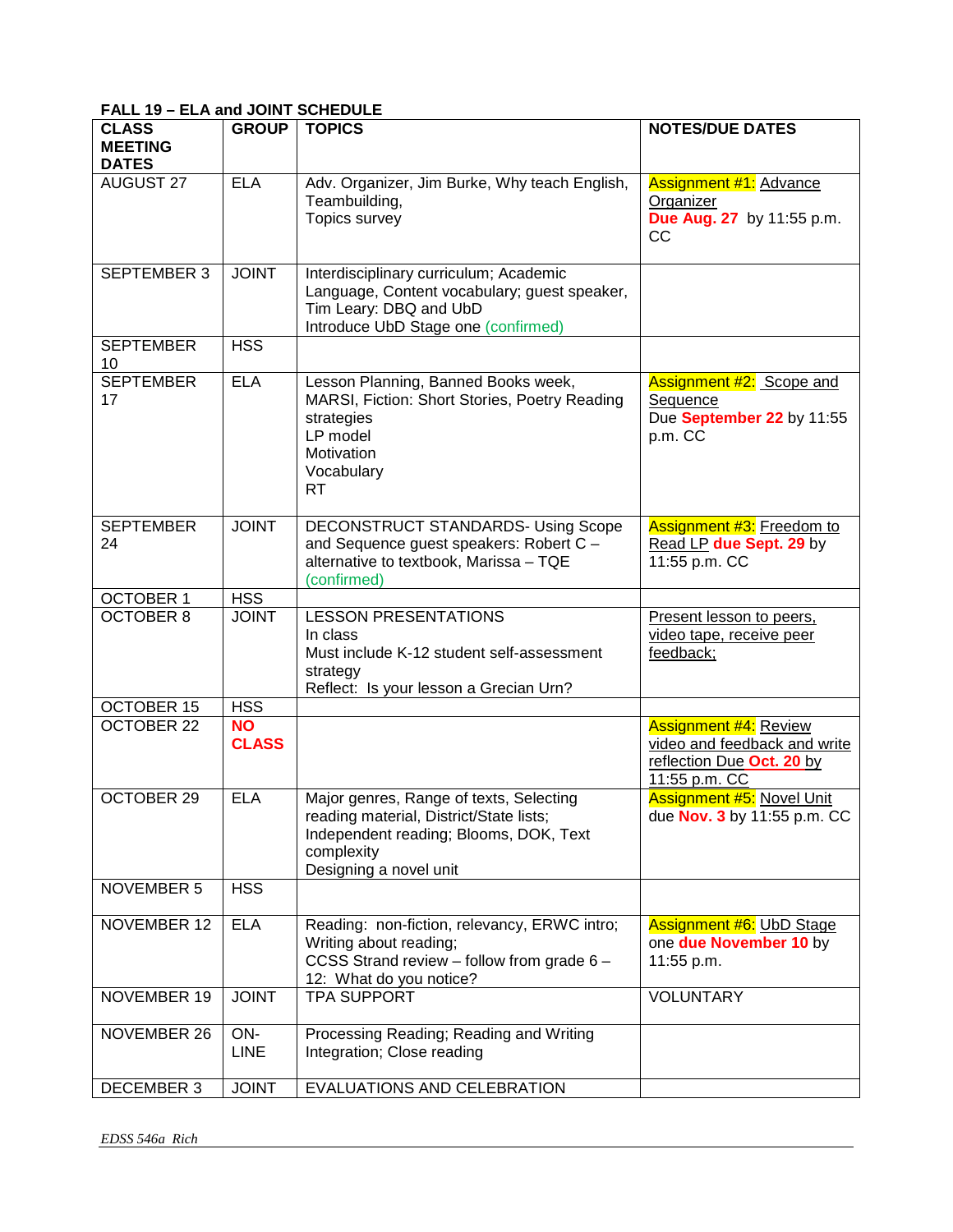## <span id="page-7-6"></span>**Grading Standards**

Candidates may earn 100 points in this course. Grades will be assigned according to the following scale:  $95 - 100 = A$ 

 $90 - 94 = A$  $87 - 89 = B +$  $85 - 87 = B$ Below  $80 = C +$ Below  $70 =$  no credit **Final Exam Statement**

<span id="page-7-0"></span>There is no final exam for this course.

## <span id="page-7-1"></span>**School of Education/Course Attendance Policy**

Due to the dynamic and interactive nature of courses in the School of Education, all candidates (course participants) are expected to attend all classes and participate actively. At a minimum, candidates (course participants) must attend more than 80% of class time, or s/he may not receive a passing grade for the course at the discretion of the instructor. Individual instructors may adopt more stringent attendance requirements. Should the candidate (course participants) have extenuating circumstances, s/he should contact the instructor as soon as possible. *(Adopted by the COE Governance Community, December, 1997).*

## <span id="page-7-2"></span>**Policy on Late/Missed Work**

As a general rule, late work will not be accepted. Special circumstances should be discussed with the instructor.

## **GENERAL CONSIDERATIONS**

#### <span id="page-7-4"></span><span id="page-7-3"></span>**CSUSM Academic Honesty Policy**

Students will be expected to adhere to standards of academic honesty and integrity, as outlined in the Student Academic Honesty Policy. All assignments must be original work, clear and error-free. All ideas/material that are borrowed from other sources must have appropriate references to the original sources. Any quoted material should give credit to the source and be punctuated accordingly.

Academic Honesty and Integrity: Students are responsible for honest completion and representation of their work. Your course catalog details the ethical standards and penalties for infractions. There will be zero tolerance for infractions. If you believe there has been an infraction by someone in the class, please bring it to the instructor's attention. The instructor reserves the right to discipline any student for academic dishonesty, in accordance with the general rules and regulations of the university. Disciplinary action may include the lowering of grades and/or the assignment of a failing grade for an exam, assignment, or the class as a whole.

Incidents of Academic Dishonesty will be reported to the Dean of Students. Sanctions at the University level may include suspension or expulsion from the University.

Refer to the full Academic Honesty Policy at: [http://www.csusm.edu/policies/active/documents/Academic\\_Honesty\\_Policy.html](http://www.csusm.edu/policies/active/documents/Academic_Honesty_Policy.html)

## <span id="page-7-5"></span>**Plagiarism**

As an educator, it is expected that each candidate (course participant) will do his/her own work, and contribute equally to group projects and processes. Plagiarism or cheating is unacceptable under any circumstances. If you are in doubt about whether your work is paraphrased or plagiarized see the Plagiarism Prevention for Students website [http://library.csusm.edu/plagiarism/index.html.](http://library.csusm.edu/plagiarism/index.html) If there are questions about academic honesty, please consult the University catalog.